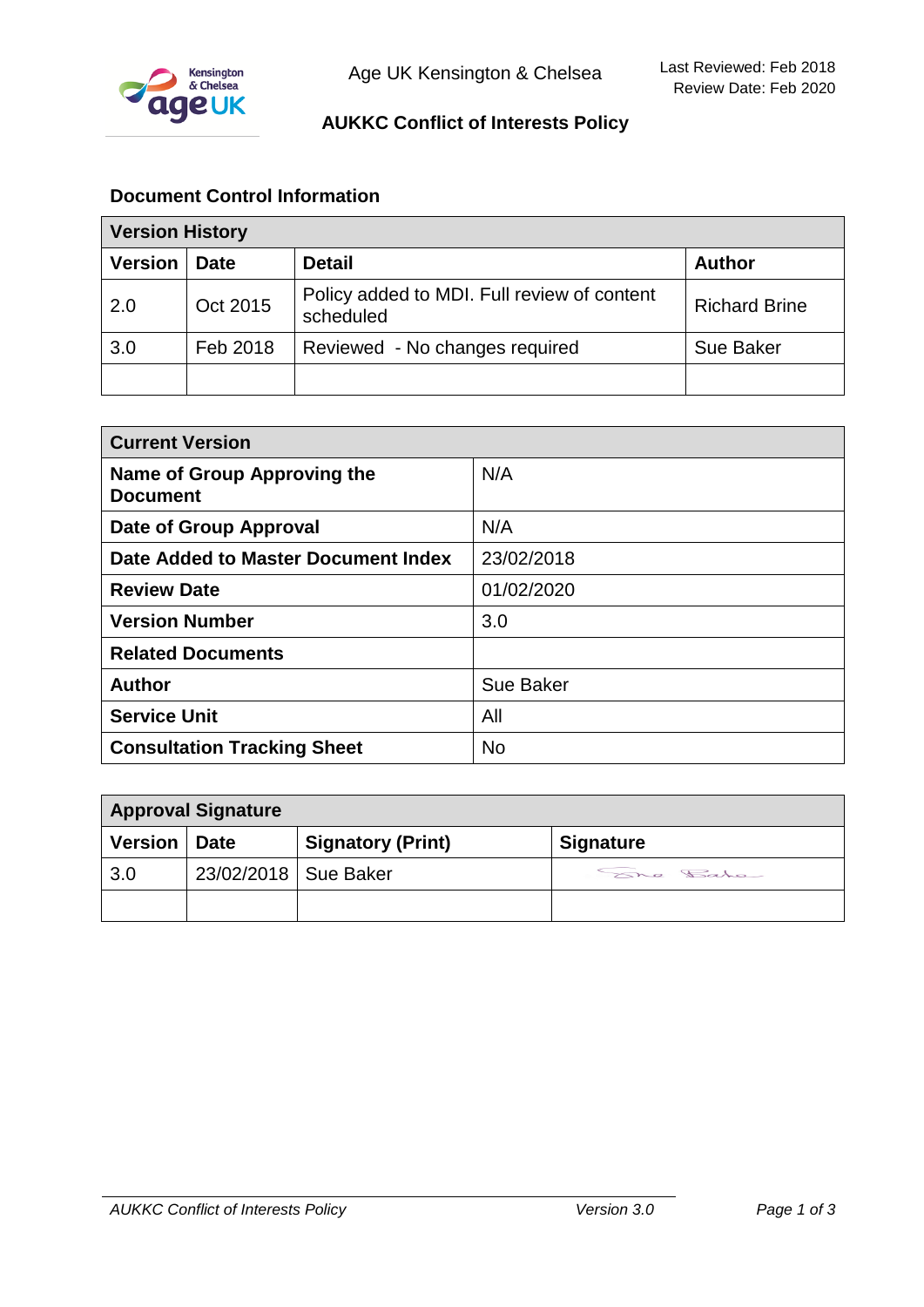

# **AUKKC Conflict of Interests Policy**

### **CONSULTATION TRACKING SHEET**

This document must be completed and accompany the document through the final ratification and authorisation process. A copy of this sheet should be included at the front of the final published policy.

**Name of Document:** AUKKC Conflict of Interests Policy

| Name of person / team /<br>committee asked to provide<br>feedback | <b>Date</b><br>feedback<br>request sent | <b>Feedback</b><br>received<br>(Y/N) | <b>Feedback</b><br>incorporated<br>into Policy (Y/N) |
|-------------------------------------------------------------------|-----------------------------------------|--------------------------------------|------------------------------------------------------|
|                                                                   |                                         |                                      |                                                      |
|                                                                   |                                         |                                      |                                                      |
|                                                                   |                                         |                                      |                                                      |
|                                                                   |                                         |                                      |                                                      |
|                                                                   |                                         |                                      |                                                      |
|                                                                   |                                         |                                      |                                                      |
|                                                                   |                                         |                                      |                                                      |

#### **Document History and Change Record**

The following are registered holders of controlled copies of this document:

| <b>Position</b> | <b>Version</b> |
|-----------------|----------------|
| <b>CEO</b>      | 3.0            |
|                 |                |

| <b>Amendment History</b> |          |                                    |                      |
|--------------------------|----------|------------------------------------|----------------------|
| <b>Version</b>           | ∣ Date   | <b>Amendment</b>                   | <b>Approved By</b>   |
| 2.0                      | Oct 2015 | Document control information added | <b>Richard Brine</b> |
| 3.0                      | Feb 2018 | Reviewed – no changes required     | <b>Sue Baker</b>     |